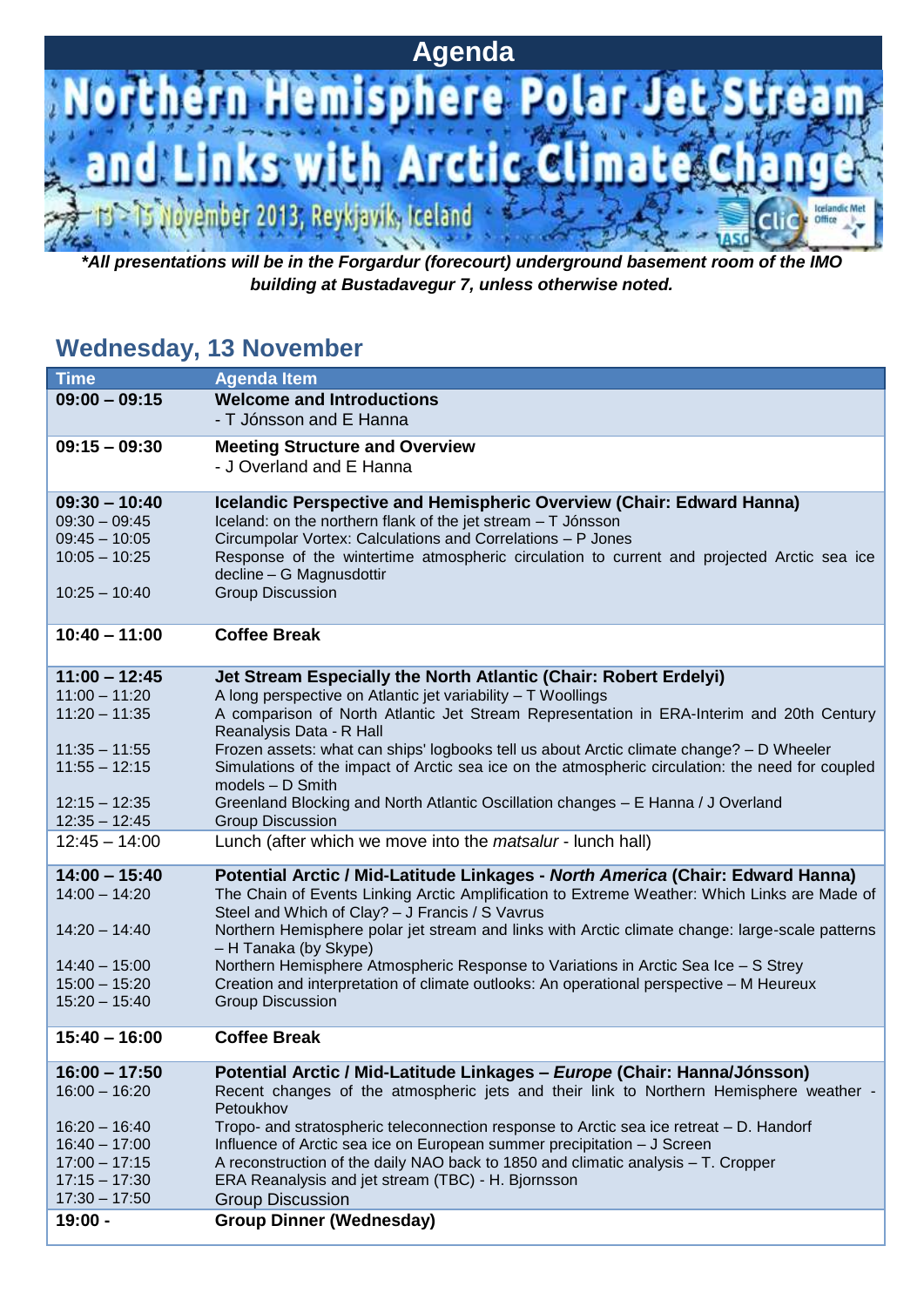## **Agenda**



### **Thursday, 14 November**

| <b>Time</b>                        | <b>Agenda Item</b>                                                                                                                                                                                                                                                                                                 |
|------------------------------------|--------------------------------------------------------------------------------------------------------------------------------------------------------------------------------------------------------------------------------------------------------------------------------------------------------------------|
| $09:00 - 10:30$                    | Potential Arctic / Mid-Latitude Linkages - East Asia (Chair: Jim Overland)                                                                                                                                                                                                                                         |
| $09:00 - 09:20$                    | Rapid Arctic Warming in Recent Decades and Its Impact on Climate Change over East Asia<br>- S-J Kim                                                                                                                                                                                                                |
| $09:20 - 09:40$<br>$09:40 - 10:00$ | Extreme weather in northern mid-latitudes linked to cryosphere loss - Q Tang<br>AO<br>polarity<br>reversal from<br>2010<br>of the<br>winter to<br>A cause<br>summer<br>in.<br>extreme<br>with<br>its<br>relation<br>hot<br>summer associated<br>polar<br>and<br>to<br>jet,<br>summer AO and blocking - Y Tachibana |
| $10:00 - 10:30$                    | <b>Group Discussion</b>                                                                                                                                                                                                                                                                                            |
| $10:30 - 11:00$                    | <b>Coffee Break</b>                                                                                                                                                                                                                                                                                                |
| $11:00 - 12:00$<br>$11:00 - 11:20$ | Potential Arctic / Mid-Latitude Linkages - Large Scale (Chair: Jim Overland)<br>Large scale linkages between fall Eurasian snow cover and Northern Hemisphere winter<br>climate - J. Cohen                                                                                                                         |
| $11:20 - 11:40$                    | Moisture injections into the Arctic and associated large-scale circulations – R. Caballero                                                                                                                                                                                                                         |
| $11:40 - 12:00$                    | <b>Group Discussion</b>                                                                                                                                                                                                                                                                                            |
| $12:00 - 12:30$                    | <b>Regional Breakout Groups (start)</b>                                                                                                                                                                                                                                                                            |
| $12:30 - 13:30$                    | Lunch                                                                                                                                                                                                                                                                                                              |
| $13:30 - 16:15$                    | <b>Regional Breakout Groups (with Coffee from 15:00)</b>                                                                                                                                                                                                                                                           |
| $16:30 - 17:30$                    | Workshop Reception at Marine Research Institute, Rekjavik Harbour                                                                                                                                                                                                                                                  |

### **Friday, 15 November**

| <b>Time</b>     | Agenda Item                                                  |
|-----------------|--------------------------------------------------------------|
| $09:00 - 10:30$ | <b>Regional Breakout Group Reports (Chair: Jim Overland)</b> |
|                 |                                                              |
| $09:00 - 09:20$ | <b>North America</b>                                         |
| $09:20 - 09:40$ | Europe                                                       |
| $09:40 - 10:00$ | East Asia                                                    |
| $10:00 - 10:30$ | Large Scale                                                  |
|                 |                                                              |
| $10:30 - 11:00$ | <b>Coffee Break</b>                                          |
|                 |                                                              |
| $11:00 - 12:00$ | <b>Next Steps (Chair: Jim Overland)</b>                      |
|                 |                                                              |
| $12:00 - 13:30$ | Lunch                                                        |
|                 |                                                              |
| 13:30           | <b>Workshop Ends</b>                                         |
|                 |                                                              |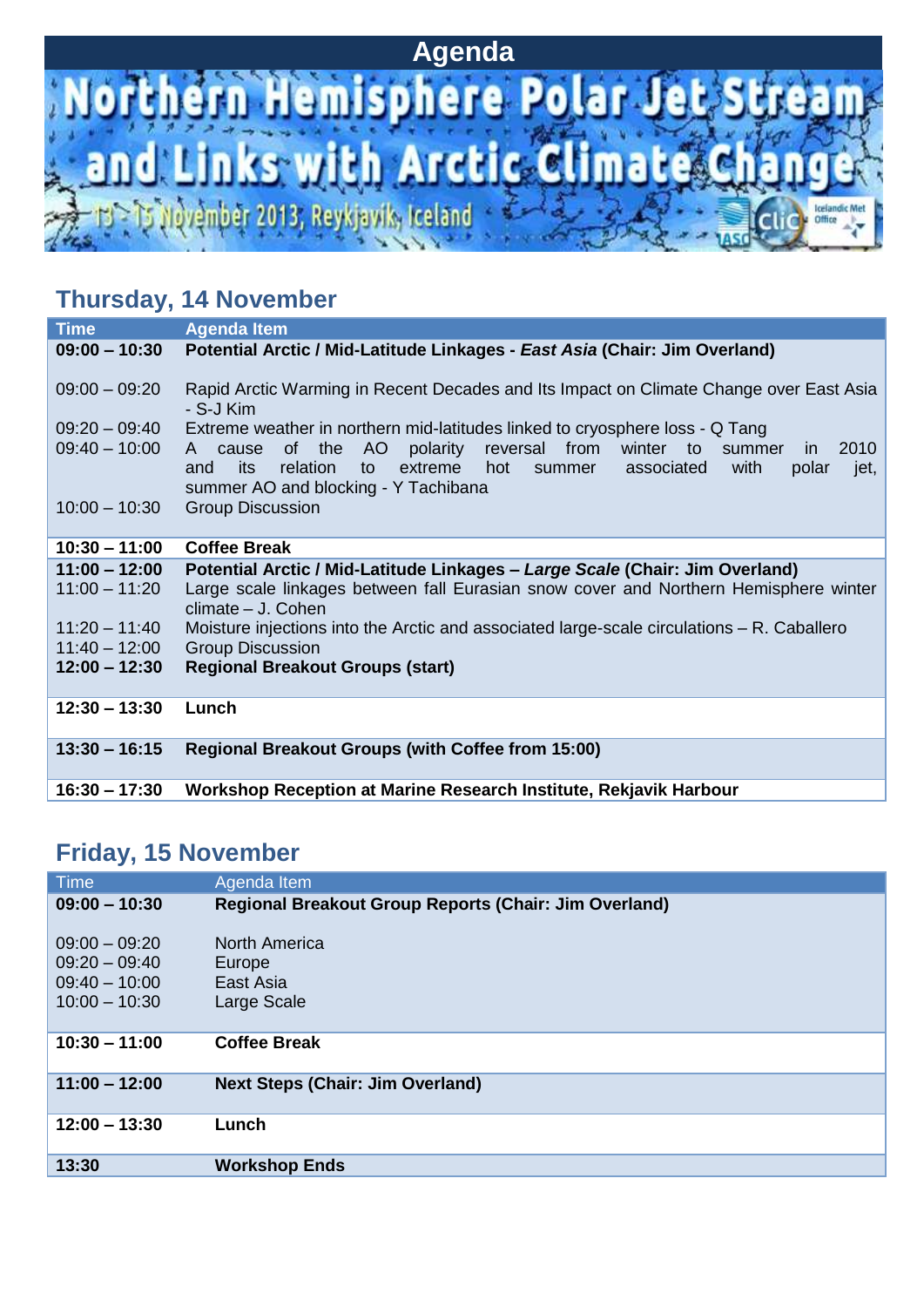## **Agenda**

## Northern Hemisphere Polar Jet SI Links with Arctic Climate Ch an T.

Office

Qvémber 2013, Reykjavík, Iceland

| <b>Name</b>        | <b>Affiliation/Institution</b>                        | <b>Country</b> |
|--------------------|-------------------------------------------------------|----------------|
| Björnsson, Halldór | <b>Icelandic Met Office</b>                           | Iceland        |
| Caballero, Rodrigo | Department of Meteorology, Stockholm University       | Sweden         |
| Cohen, Judah       | Atmospheric and Environmental Research, Inc.          | <b>USA</b>     |
| Coumou, Dim        | Potsdam Institute for Climate Impact Research         | Germany        |
| Cropper, Tom       | University of Sheffield                               | <b>UK</b>      |
| Erdelyi, Robert    | University of Sheffield                               | <b>UK</b>      |
| Erlingsson, Björn  | International Maritime Organization                   | <b>UK</b>      |
| Francis, Jennifer  | <b>Rutgers University</b>                             | <b>USA</b>     |
| Hall, Richard      | University of Sheffield                               | <b>UK</b>      |
| Handorf, Doerthe   | Alfred Wegener Institute of Polar and Marine Research | Germany        |
| Hanna, Edward      | University of Sheffield                               | <b>UK</b>      |
| Horton, Brian      | University of Manitoba                                | Canada         |
| Intrieri, Janet    | NOAA/Boulder                                          | <b>USA</b>     |
| Jones, Phil        | Climatic Research Unit, University of East Anglia     | <b>UK</b>      |
| Jonsson, Trausti   | <b>Icelandic Met Office</b>                           | Iceland        |
| Kim, Seong Joong   | Korea Polar Research Institute                        | Korea          |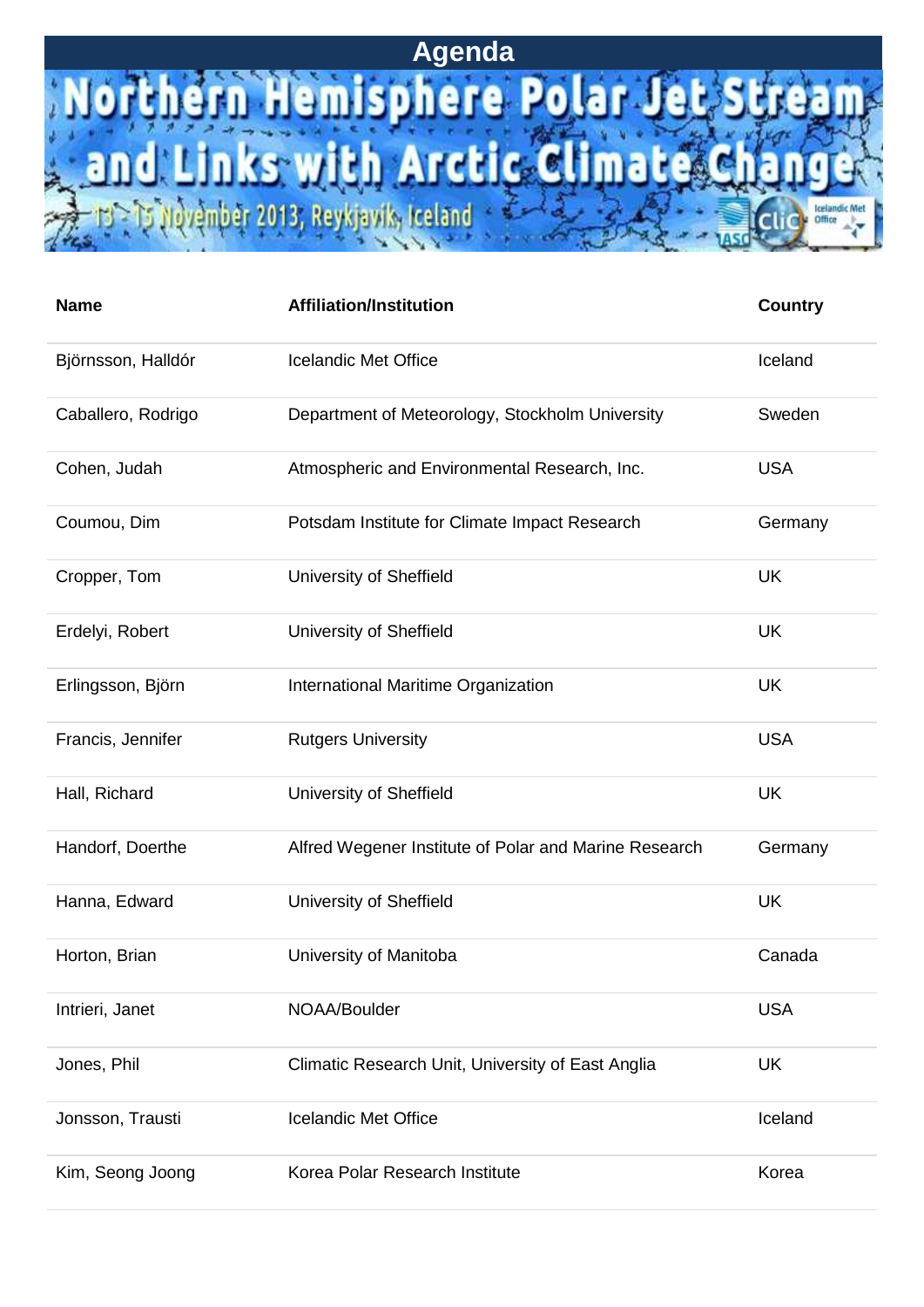# Agenda<br>**Northern Hemisphere Polar Jet S** Links with Arctic Climate Ch nd a

Office

S (lovember 2013, Reykjavík, Iceland

| L'Heureux, Michelle   | <b>National Centers for Environmental Protection</b>       | <b>USA</b> |
|-----------------------|------------------------------------------------------------|------------|
| Magnusdottir, Gudrun  | University of California - Irvine                          | <b>USA</b> |
| Mote, Tom             | University of Georgia                                      | <b>USA</b> |
| Nawri, Nikolai        | International Maritime Organization                        | <b>UK</b>  |
| Ólafsson, Haraldur    | <b>Icelandic Met Office</b>                                | Iceland    |
| Overland, James       | <b>NOAA/Seattle</b>                                        | <b>USA</b> |
| Petersen, Guðrun Nina | <b>Icelandic Met Office</b>                                | Iceland    |
| Petoukhov, Vladimir   | Potsdam Institute for Climate Impact Research              | Germany    |
| Pomerance, Rafe       |                                                            | <b>USA</b> |
| Screen, James         | University of Exeter                                       | <b>UK</b>  |
| Smith, Doug           | Met Office Hadley Centre                                   | <b>UK</b>  |
| Strey, Sara           | University of Illinois                                     | <b>USA</b> |
| Sveinbjörnsson, Einar | Veðurvaktin                                                | Iceland    |
| Tachibana, Yoshihiro  | <b>JAMSTEC/ Mie University</b>                             | Japan      |
| Tanaka, Hiroshi       | University of Tsukuba                                      | Japan      |
| Tang, Qiuhong         | <b>Chinese Academy of Sciences</b>                         | China      |
| Vavrus, Steve         | University of Wisconsin                                    | <b>USA</b> |
| Walsh, John           | International Arctic Research Center, University of Alaska | <b>USA</b> |